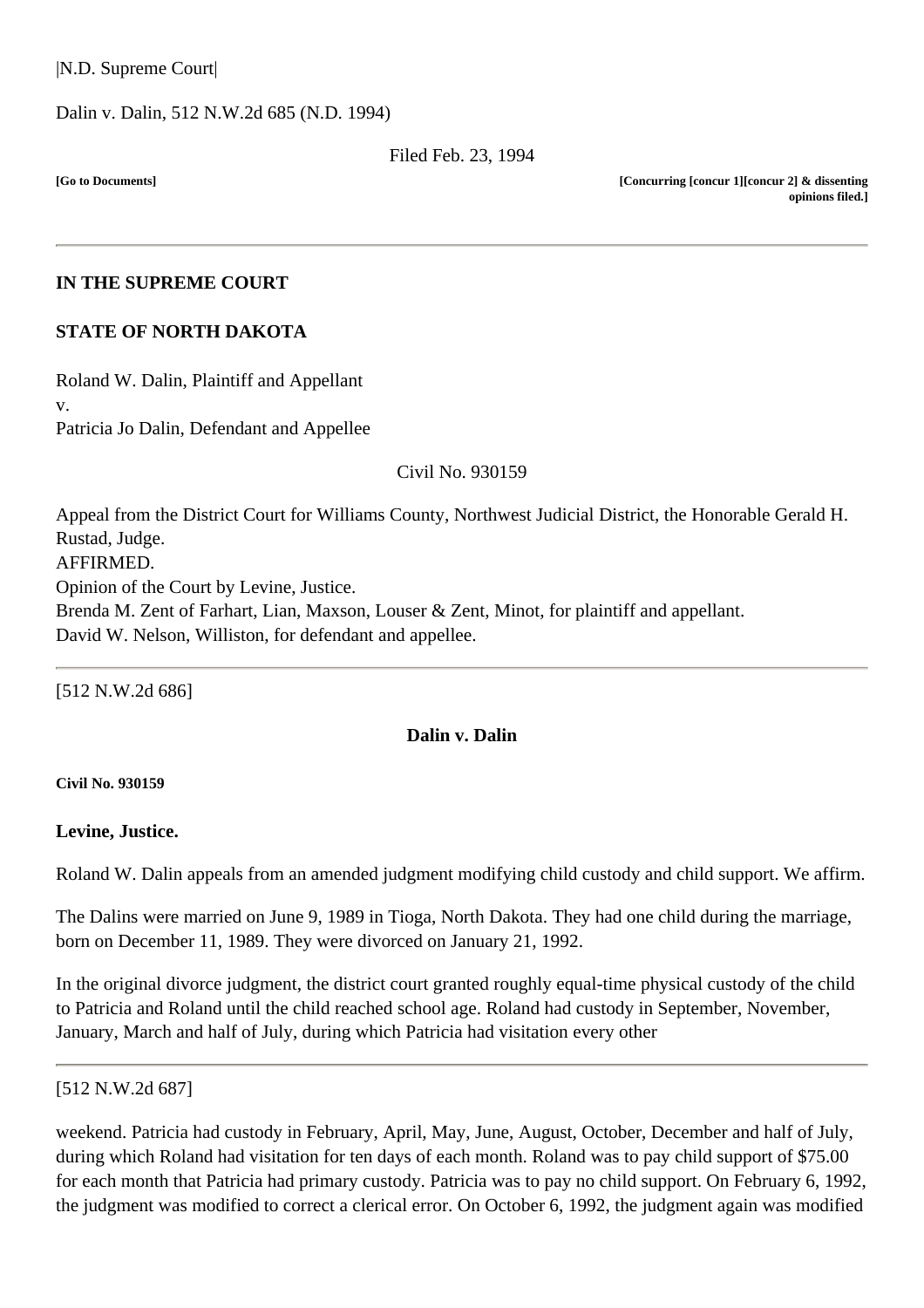by stipulation to give sole custody to Roland for four months, beginning July 29, 1992, after which custody would revert to the schedule originally ordered by the court. On December 31, 1992, Roland moved for modification, requesting sole custody. During the hearing on Roland's motion, Roland and Patricia stipulated to a "significant change of circumstances necessitating a change of custody." The trial court awarded custody to Patricia from August 25 to June 5 of each year and to Roland during the summer. The trial court also ordered each to provide child support according to the child support guidelines, NDAdminC ch. 75-02-04.1, when not exercising custody over the child.

Roland appealed. He argues that the trial court's custody determination was clearly erroneous and a result of gender bias, and that the trial court's modification of Roland's child support obligation was clearly erroneous.

We treat a trial court's custody determinations as findings of fact and review them under a clearly erroneous standard. [NDRCivP 52\(a\);](http://www.ndcourts.gov/legal-resources/rules/ndrcivp/52) e.g., Foreng v. Foreng, \_\_\_\_\_ N.W.2d \_\_\_\_\_ (N.D. 1993) [original custody determination]; Johnson v. Schlotman, [502 N.W.2d 831](http://www.ndcourts.gov/supreme-court/opinion/502NW2d831) (N.D. 1993) [modification of custody]. A finding of fact is clearly erroneous if it is induced by an erroneous view of the law, if no evidence exists to support it, or if the reviewing court, on the entire evidence, has a definite and firm conviction that the trial court made a mistake. E.g., Johnson v. Schlotman, supra.

For an original custody determination, the trial court must determine only the best interests and welfare of the child. NDCC 14-09-06.1; see also, e.g., Gould v. Miller, 488 N.W.2d 42, 43 (N.D. 1992). Trial courts have substantial discretion in determining a child's best interests. E.g., Foreng, supra.

For a change of custody determination, the trial court must engage in a two-step analysis. E.g., Barstad v. Barstad, [499 N.W.2d 584](http://www.ndcourts.gov/supreme-court/opinion/499NW2d584) (N.D. 1993). First, the trial court determines whether a significant change of circumstances has occurred since the original custody decree. Id. If the court finds a significant change of circumstances, then it must decide whether that change so adversely affects the child that it compels or requires a change in custody to foster the child's best interests. Hagel v. Hagel, \_\_\_\_ N.W.2d \_\_\_\_ (N.D. 1994) (Civil [No. 930172,](http://www.ndcourts.gov/supreme-court/dockets/19930172) February 1994); Johnson v. Schlotman, supra at 834; Delzer v. Winn, [491 N.W.2d](http://www.ndcourts.gov/supreme-court/opinion/491NW2d741) [741,](http://www.ndcourts.gov/supreme-court/opinion/491NW2d741) 743-44 (N.D. 1992); Blotske v. Leidholm, [487 N.W.2d 607,](http://www.ndcourts.gov/supreme-court/opinion/487NW2d607) 609 (N.D. 1992). The best-interests analysis in a decision to modify custody differs from that in an original custody decision, where the trial court simply applies the best-interests factors of NDCC 14-09-06.2. Gould v. Miller, supra at 43. In deciding whether to modify custody, the trial court must gauge the factors of section 14-09-06.2 "against the backdrop of the stability of the child's relationship with the custodial parent." Barstad, supra at 587; Orke v. Olson, 411 N.W.2d 97 (N.D. 1987). A child is presumed to be better off with the custodial parent, and the trial court should resolve close calls in favor of continuing custody. Delzer v. Winn, supra at 747 (Levine, J., concurring). The trial court should change custody only when the reasons for transferring custody substantially outweigh the child's stability with the custodial parent.

Here, however, the parents stipulated to a "significant change of circumstances necessitating a change of custody," thus dispensing with the need for the usual two-step analysis and its presumption in favor of mantaining the custodial status quo. Instead, the judge properly treated this case as an original disputed custody case and applied the factors of section 14-09-06.2 within the wide range of discretion it has to weigh each factor. E.g., Foreng, supra. The parents' agreement that there was a change of circumstances that required or necessitated a change in custody freed the judge from the constraints of the two-step analysis ordinarily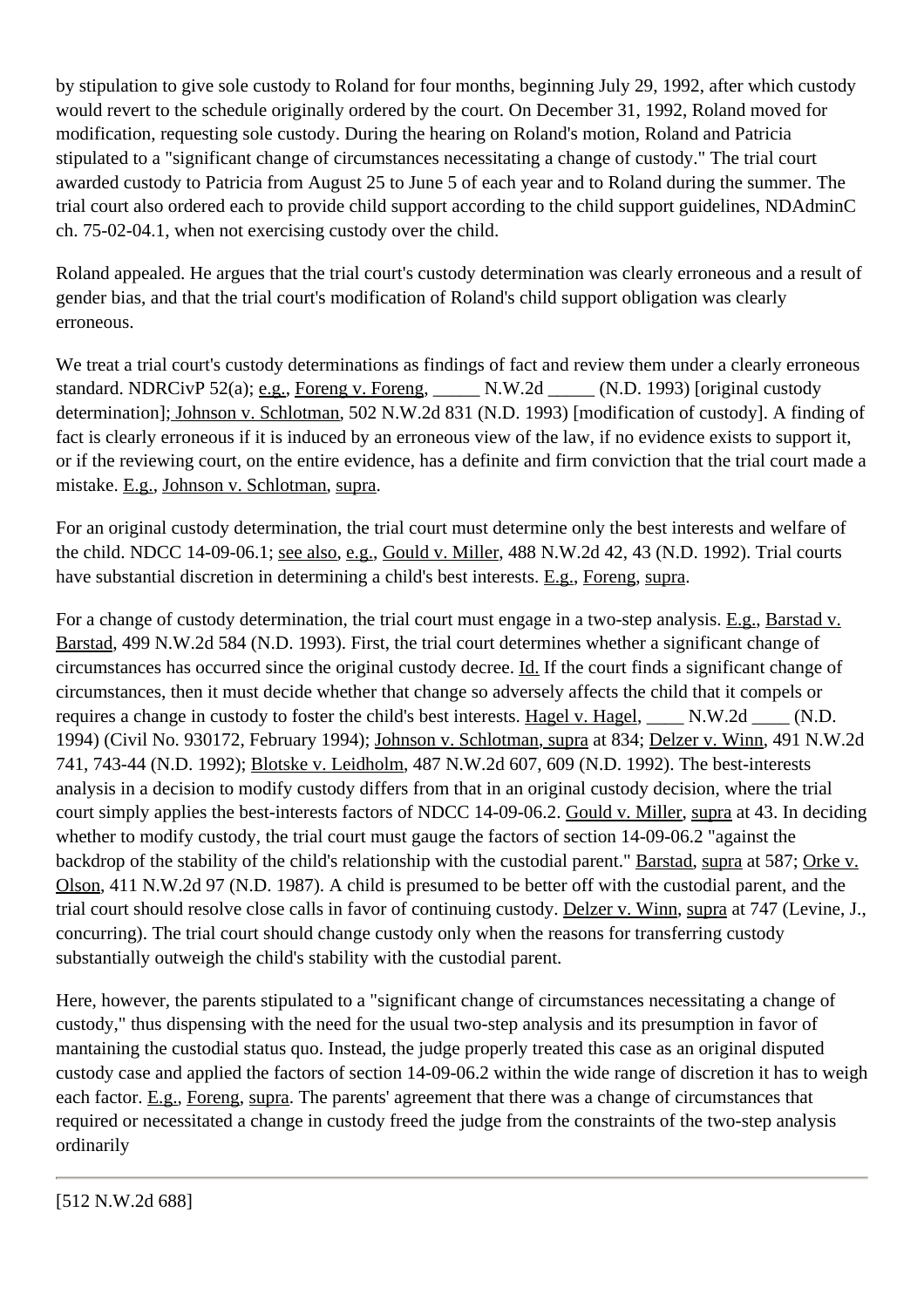required in modification proceedings and allowed him to treat this case as an original custody determination. Therefore, we limit our review of the trial court's custody modification to whether its determination of the child's best interests was clearly erroneous.

The trial court determined that the best interests of the child were met by placing the child in Patricia's custody. The trial court concluded that although "both parents care deeply" for the child and "are fit parents for custody," Patricia "seems best able to give love and affection without jeopardizing the relationship desirable with the non-custodial parent." See NDCC 14-09-06.2(1)(b). In so concluding, the trial court found significant the criticism by Roland and his mother of Patricia's lifestyle and parenting abilities, particularly "their beliefs that there are absolutely no redeeming values to Patricia's parenting skills." It is evident that the trial court was concerned about the future of the child's relationship with Patricia, should Roland receive custody, given his unyielding disapproval of Patricia's parenting style. Failure of one parent to cooperate in the maintenance of the other parent's relationship with the child is a factor which the judge may consider relevant in a custody decision. See, e.g., Gravning v. Gravning, [389 N.W.2d 621](http://www.ndcourts.gov/supreme-court/opinion/389NW2d621) (N.D. 1986); Lapp v. Lapp, [293 N.W.2d 121](http://www.ndcourts.gov/supreme-court/opinion/293NW2d121) (N.D. 1980); cf. Johnson v. Schlotman, supra at 834-35 [affirming trial court's custody order based on its finding that father had not poisoned children's minds against mother]. The court noted that Patricia, on the other hand, was nonjudgmental about Roland's attitudes and would not degrade his relationship with the child.

Roland challenges the trial court's findings as clearly erroneous because they are not supported by the evidence, particularly the finding that Patricia's lifestyle was stabilizing. Conflicting evidence does not render a finding clearly erroneous. See, e.g., Gillmore v. Morelli, [472 N.W.2d 738](http://www.ndcourts.gov/supreme-court/opinion/472NW2d738) (N.D. 1991). A choice between two permissible views of the evidence is not clearly erroneous. Id. Patricia testified that she currently holds a day job and has not had a drink since January. Roland makes much of Patricia's history of hosting parties, but Patricia testified that the parties took place when Roland had custody of the child or when the child was at a babysitter's. Although Roland presented one witness who contradicted Patricia's story and testified that she saw the child in the street during one of Patricia's parties, the trial court chose to give Patricia's testimony the weight it deemed appropriate. See, e.g., Freed v. Freed, [454 N.W.2d 516](http://www.ndcourts.gov/supreme-court/opinion/454NW2d516) (N.D. 1990). Roland disagrees with the finding that he overstated the "wildness" of Patricia's former lifestyle. But weight and credibility determinations are the exclusive domain of the trial court. Id. The trial court commented on differences between the parties' "sincerity, demeanor, and responsiveness" and found in favor of Patricia. It is precisely because an appellate court cannot assess such intangibles from a cold record that we defer to the trial court. We conclude that the finding that Patricia's life was stabilizing is not clearly erroneous.

The trial court found that Roland and Patricia had custody of the child "roughly the same amount of time" since the divorce. Roland challenges the finding, pointing to his testimony indicating that he had custody approximately seventy percent of the time, although Patricia's testimony indicated that she had custody at least forty percent of the time. Primary caretaking is, of course, a significant factor in deciding custody. Foreng, supra. When both parents substantially share custody, deciding which, if either, is primary caretaker may involve more than a mathematical computation of the days spent in each parent's care, custody and control. The trial court found that neither party had permanence as a family unit due "to the constant shifting of the child" since the divorce. We cannot say that the trial court's finding that neither party clearly enjoyed the advantage of primary caretaker because of the alternating custodial schedule is mistaken.

Roland also challenges several of the trial court's findings which, he argues, are "contradicted by certain evidence." It is up to the factfinder, not us, to weigh conflicting evidence. The mere fact that we might have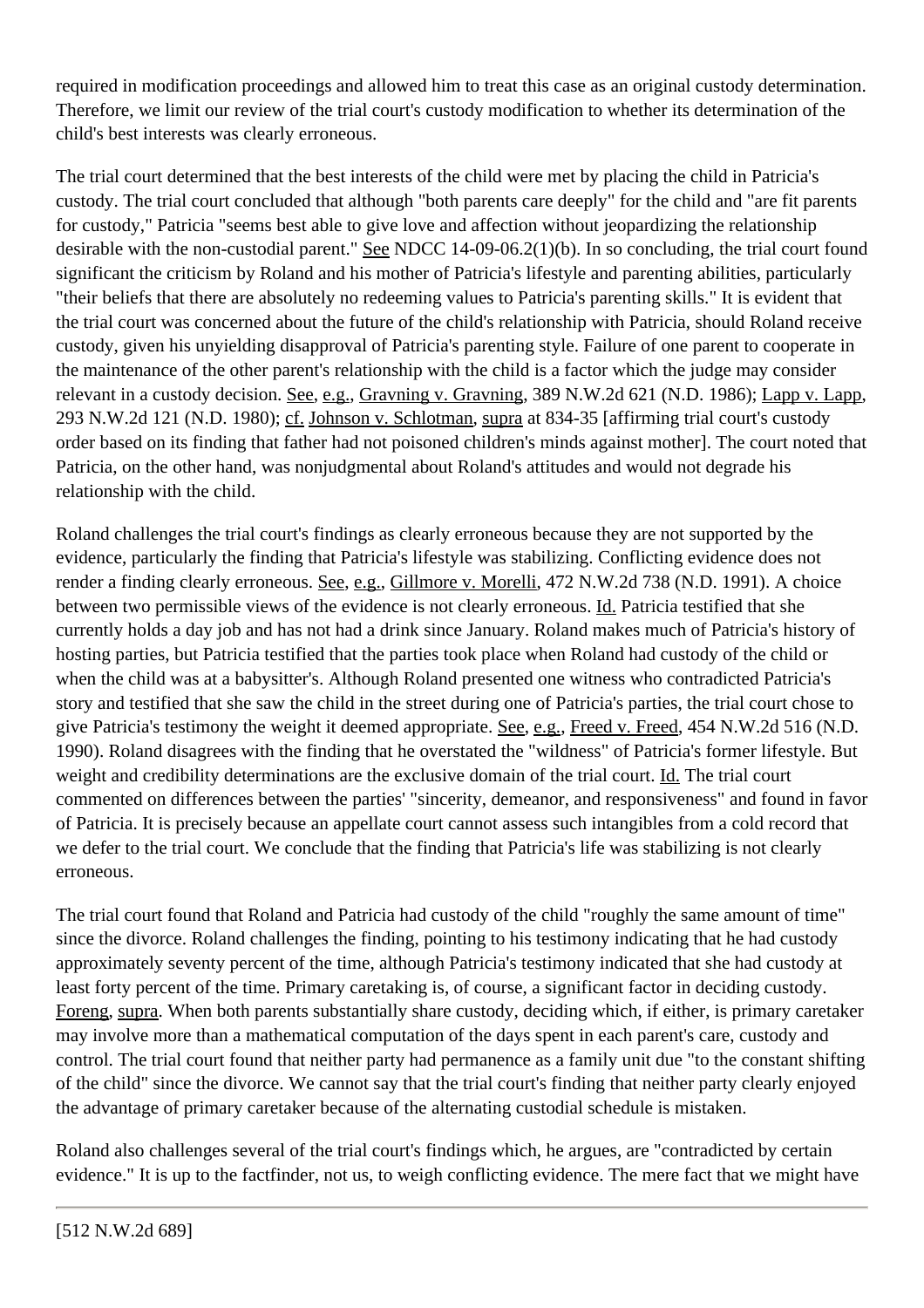viewed the evidence differently does not entitle us to reverse the trial court. Reede v. Steen, [461 N.W.2d](http://www.ndcourts.gov/supreme-court/opinion/461NW2d438) [438,](http://www.ndcourts.gov/supreme-court/opinion/461NW2d438) 440 (N.D. 1990). We conclude that there is evidence in support of each of the challenged findings, and we are not left with a definite and firm conviction that the trial court made a mistake.

Roland also raises the issue of whether the trial court based its custody determination on improper gender bias. Roland points to the trial court's questioning of Roland's mother:

"THE COURT: In the event Rollie were the primary custodian, and in the event there [were] certain things in [the child's] training that might best be done by a woman, would it be your anticipation that you would be the teacher?

"THE WITNESS: No, Rollie is the teacher. And I just help him[.]

"THE COURT: Getting back to my question, in the event there are certain things that a girl should learn that [are] easiest to learn from a woman, would you be anticipating that you would be that woman?

"THE WITNESS: Yes."

Gender bias in judicial proceedings is wholly unacceptable. See In re Iverson, 15 Cal.Rptr.2d 70, 73 (Ct.App. 1992) ["The day is long past when appellate courts can disregard judicial action rooted in racial or sexual bias as harmless error."]; see also Megan G. Mayer, Note, In re Marriage of Iverson: Dubious Benefits in Reducing Judicial Gender Bias, 3 UCLA Women's L.J. 105 (1993). We agree that if the trial court assumed that fathers, as a group, are incapable of adequately raising their daughters, it would be relying on an improper factor to determine custody. Trial courts should not "perpetuate the damaging stereotype that a mother's role is one of caregiver, and the father's role is that of an apathetic, irresponsible, or unfit parent." In re Dubreuil, No. 80,311, 1993 WL 444293, at \*8 (Fla. Nov. 4, 1993); see also Caban v. Mohammed, 441 U.S. 380, 388 (1979) [rejecting argument that distinction between unwed mothers and unwed fathers "is justified by a fundamental difference between maternal and paternal relations -- that 'a natural mother, absent special circumstances, bears a closer relationship with her child . . . than a father does'" (alteration in original)]. However, we do not believe the above exchange evidences that the trial court based its custody determination on the misguided, stereotypical assumption that daughters require female caregivers, as Roland argues. It was Roland himself who introduced the notion that help was available from his mother for tasks he had not performed or was uncertain about performing. The trial court merely followed up Roland's attorney's inquiry as to who did the cooking and Roland's disclosure that he relied on his mother for tasks such as potty training and hair braiding. Because Roland invited the trial court's questioning by introducing the idea that he felt some inability or discomfort in performing certain childcare tasks, he may not complain about the trial court's pursuit of the issue. Cf. Wanner v. Getter Trucking, Inc., [466 N.W.2d 833,](http://www.ndcourts.gov/supreme-court/opinion/466NW2d833) 836 (N.D. 1991) [stating that defendant may not complain on appeal that witness' testimony was erroneous where testimony was responsive to defendant's question and defendant did not object to testimony]. Under the circumstances, we conclude that the trial court's questions were not motivated by or evidence of gender bias. After finding that both parents were fit and loving, the trial court "fairly weighed the evidence between two fit parents and properly determined custody on appropriate factors." Thorlaksen v. Thorlaksen, [453 N.W.2d 770,](http://www.ndcourts.gov/supreme-court/opinion/453NW2d770) 774 (N.D. 1990).

Finally, Roland argues that the trial court erred in modifying Roland's child support obligation. The trial court has continuing jurisdiction to modify a divorce judgment with respect to child support whenever a material change in circumstances has occurred. NDCC 14-05-24; Skoglund v. Skoglund, [333 N.W.2d 795](http://www.ndcourts.gov/supreme-court/opinion/333NW2d795) (N.D. 1983). Ordinarily, the change of circumstances necessary to modify child support is one based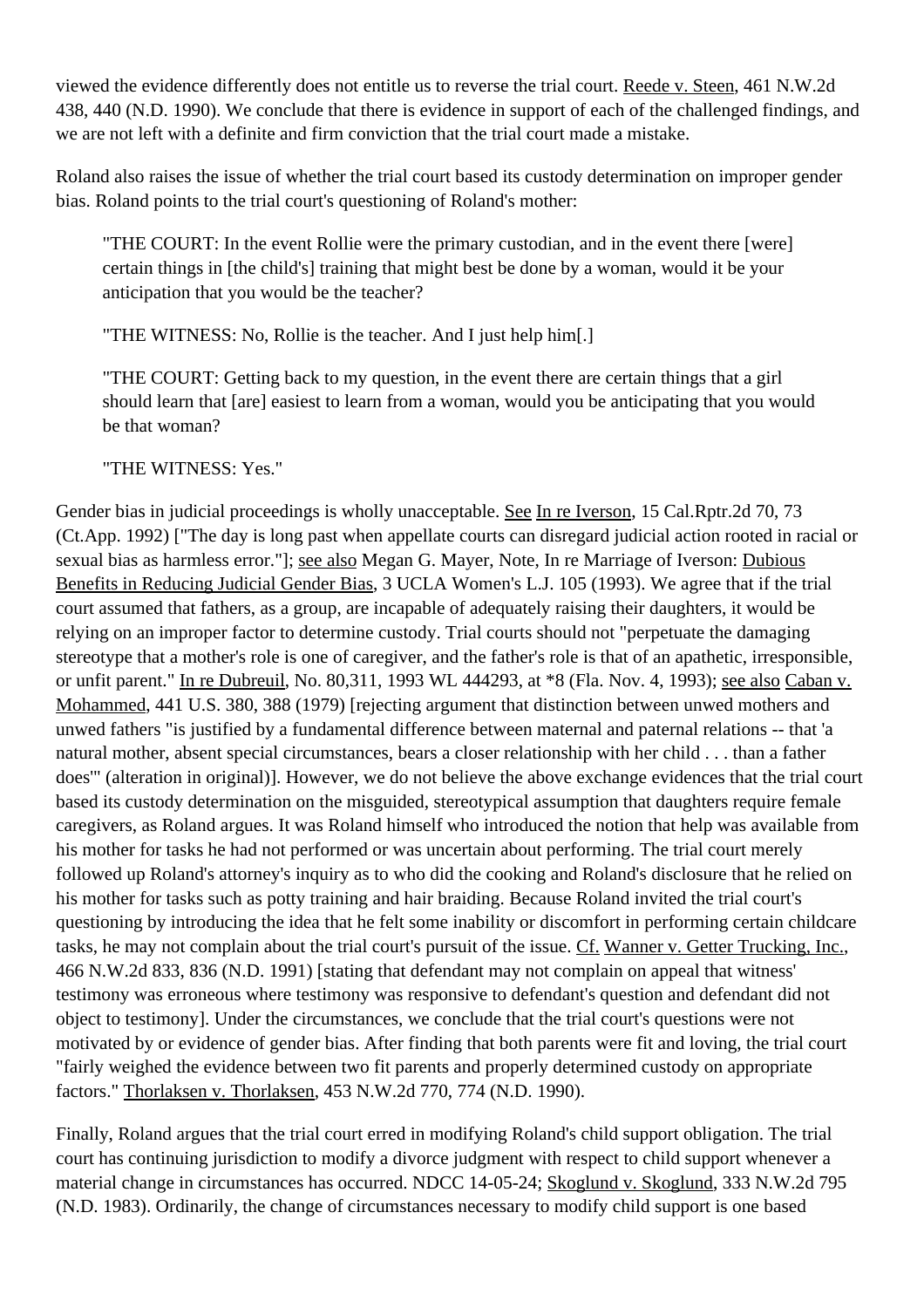primarily on a change in financial circumstances. Schmidt v. Schmidt, [432 N.W.2d 860](http://www.ndcourts.gov/supreme-court/opinion/432NW2d860) (N.D. 1988); Skoglund, supra.

The trial court ordered each parent to pay "child support as per the current child

## [512 N.W.2d 690]

support guidelines when the child is in the custody of the other." Although Patricia did not present evidence of a change in either parent's financial circumstances, the trial court concluded that the parents' stipulation to a change in circumstances required not only a redetermination of custody but also a redetermination of each parent's child support obligation. We believe a custody modification may constitute a material change in circumstances to allow a trial court to modify child support. In light of the custody modification and the trial court's direction that Patricia and Roland consider the child support guidelines in agreeing on child support obligations, we conclude that the trial court's modification of each parent's child support obligation was not clearly erroneous.

Roland also argues that he was not given adequate notice that his child support obligation could be modified. Although a trial court has continuing jurisdiction to modify child support upon a showing of a material change in circumstances, there must be orderly notice and procedure. Gerhardt v. Robinson, [449](http://www.ndcourts.gov/supreme-court/opinion/449NW2d802) [N.W.2d 802](http://www.ndcourts.gov/supreme-court/opinion/449NW2d802) (N.D. 1989). However, Roland's motion for modification of custody asked the trial court to determine Patricia's child support obligation and eliminate his in the event he was granted custody. Although Roland was not granted custody, he must have contemplated that a change in custody would necessitate a redetermination of the parents' child support obligations. Roland may not argue that he was not given notice simply because the outcome was contrary to his expectations.

Affirmed.

Beryl J. Levine

## **Neumann, Justice, concurring.**

I agree with most of the majority opinion. I write separately only to point out that there is more than the parents' stipulation in this case to obviate the normal requirement of a two-step analysis for change of custody.

We require the two-step analysis for change of custody in order to protect and encourage stability in children's lives. That is a purpose which I fully support. But here the trial court specifically found that "neither parent has had any permanence as a family unit due to the constant shifting of the child since the date of the original divorce." I see no point in requiring a two-step analysis to protect stability when, as in this case, there is no stability to protect. I would make the lack of stability, rather than the parents' stipulation, the basis for omitting the usual two-step analysis in a case such as this.

## William A. Neumann

# **VandeWalle, Chief Justice, concurring in result.**

I write separately to express my concern about--and to distance my vote to affirm from--that portion of the majority opinion which concludes that because of "[t]he parents' agreement that there was a change of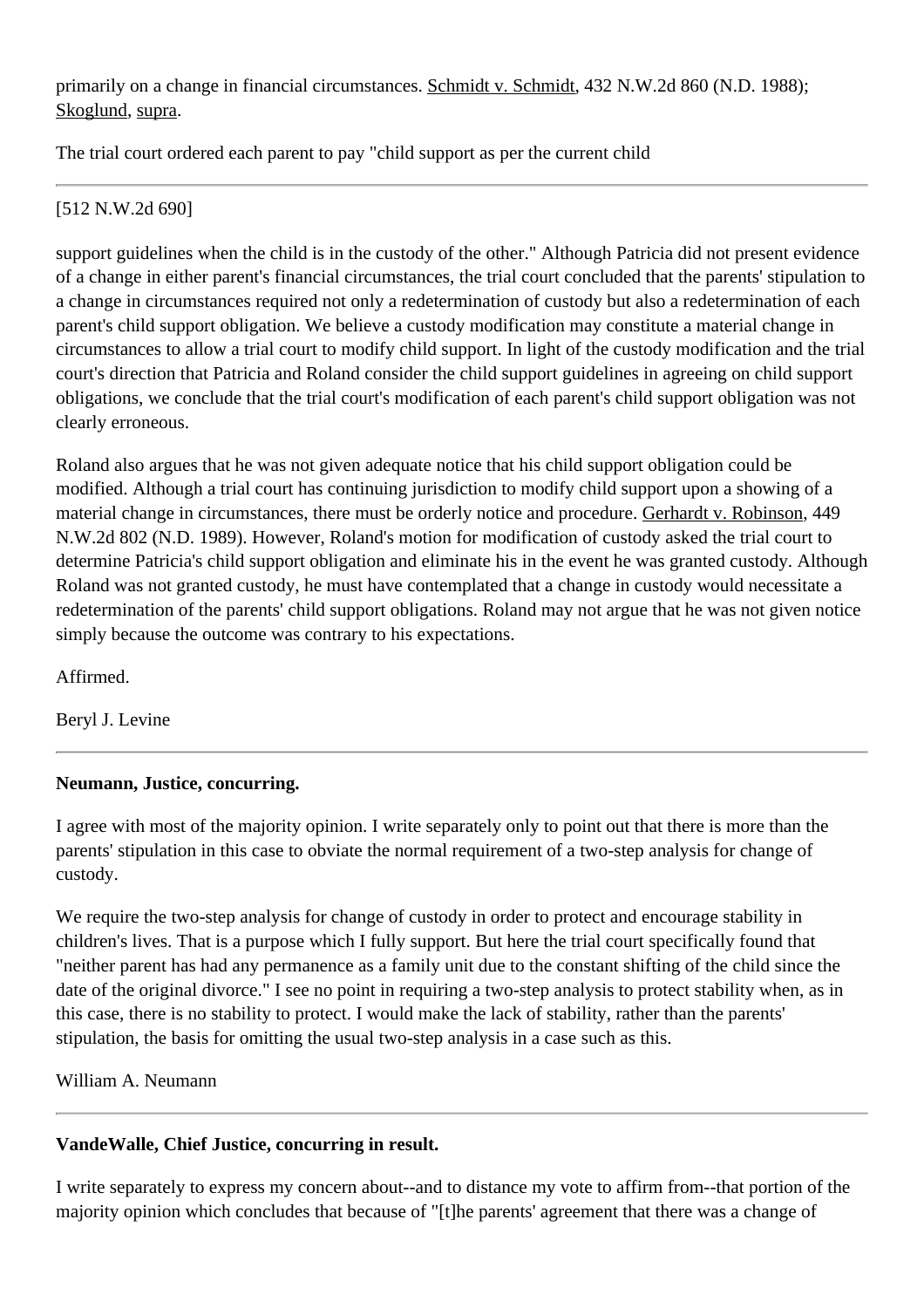circumstances that required or necessitated a change in custody" the agreement "freed the judge from the constraints of the two-step analysis ordinarily required in modification proceedings and allowed him to treat this case as an original custody determination."

Parents are at liberty to decide custody between them without intervention of the courts. However, when they cannot agree and petition the courts to decide custody, our test is whether the change in circumstances is a change that requires or necessitates a change in custody. I have urged adherence to the two-step analysis. E.g., Johnson v. Johnson, [480 N.W.2d 433,](http://www.ndcourts.gov/supreme-court/opinion/480NW2d433) 438 (N.D. 1992) [VandeWalle, J., concurring specially]; Anderson v. Anderson, [448 N.W.2d 181,](http://www.ndcourts.gov/supreme-court/opinion/448NW2d181) 183 (N.D. 1989) [VandeWalle, J., concurring specially]. When the change in circumstance must be one which so adversely affects the child so as to "compel or require a change in custody to foster the best interests of the child," Johnson v. Schlotman, [502](http://www.ndcourts.gov/supreme-court/opinion/502NW2d831) [N.W.2d 831,](http://www.ndcourts.gov/supreme-court/opinion/502NW2d831) 834 (N.D. 1993), I do not understand how the judge could not examine that change nor do I agree that it would authorize the trial court to treat the case as an original custody determination. We do not allow the parents' stipulation of child support to free the judge from the constraints of the child support guidelines. E.g., State of Minn. v. Snell, [493 N.W.2d 656](http://www.ndcourts.gov/supreme-court/opinion/493NW2d656) (N.D. 1992).

The lack of permanence because of the constant shifting of the child since the date of the original divorce is obviously due to Patricia's life style for, as the trial court found,

### [512 N.W.2d 691]

"Her jobs since separation all lasted less than a year. Likewise, she has changed homes and cities several times since the separation. She has established no stable living arrangements of long duration." Roland's life style was in stark contrast. It appears it was so permanent as to be "rigid" and that the trial court's characterization of Roland as "being a stickler for detail and very rigid in the 'rightness' of his ways," as compared to the trial court's characterization of Patricia as being "best able to give love and affection without jeopardizing the relationship with the non-custodial parent" is the keystone for the trial court's decision to award custody to Patricia.

Notwithstanding the finding that "neither parent had any permanence as a family unit," I believe the best interests of the child are better served by adhering to the two-step analysis rather than permitting the trial court to proceed as if this were an original custody determination. The trial court did make findings on changed circumstances and found that the prior judgments were unworkable and not being complied with. The issue is whether the changes in circumstances require a change in custody. I realize that this makes it more difficult to affirm the trial court's decision in this matter. After examining the evidence record, I would have awarded custody to Roland for the greater part of the year and to Patricia during the summer. However, what I would have done at the trial level is not the standard which guides our functions as appellate judges.

In this case, our review is governed by the "clearly erroneous" standard of [Rule 52\(a\), NDRCivP.](http://www.ndcourts.gov/legal-resources/rules/ndrcivp/52) That is a standard deferential to the decision of the trial court. I have recently indicated that in cases of child custody "in which there is not clearly a 'right' or a 'wrong' solution," "this court should not attempt to substitute its judgment for that of the trial court, even if we disagree with the result . . . . "Barstad v. Barstad, [499 N.W.2d](http://www.ndcourts.gov/supreme-court/opinion/499NW2d584) [584,](http://www.ndcourts.gov/supreme-court/opinion/499NW2d584) 589 (N.D. 1993) [VandeWalle, C.J., dissenting]. I have also expressed by belief that a continued pattern of circumvention of visitation may justify a change of custody in the best interests of the child. Blotske v. Leidholm, [487 N.W.2d 607,](http://www.ndcourts.gov/supreme-court/opinion/487NW2d607) 611 (N.D. 1992) [VandeWalle, J., concurring specially]. That applies to other patterns which jeopardize the relationship with the non-custodial parent.

I agree the trial court should be affirmed.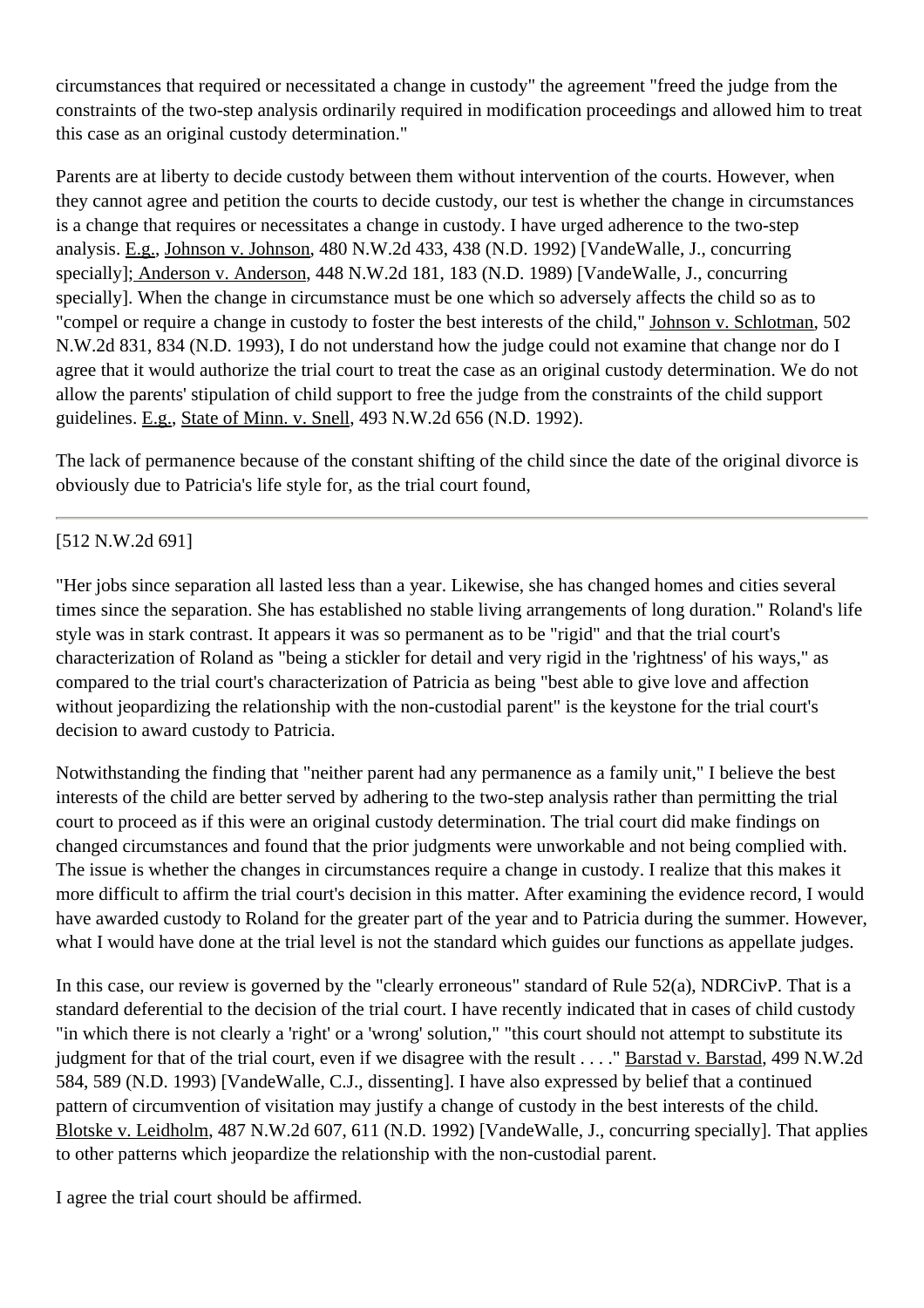### **Sandstrom, Justice, dissenting.**

I respectfully dissent.

North Dakota law provides: "Between the mother and father, whether natural or adoptive, there is no presumption as to who will better promote the best interests and welfare of the child." N.D.C.C. 14-09-06.1. See also, N.D.C.C. 14-09-04 and 14-09-06.

Given the testimony presented at the modification hearing, I am convinced that if the gender of the parties had been reversed, the result would have been the opposite. The majority mischaracterizes the evidence; it was the judge, not Roland, who introduced the concept of things "that might best be done by a woman." Roland testified he received help from his mother in learning to care for the child. In response to a question about toilet training, Roland testified:

"I did that before [Patty] went to Colorado.

\* \* \* \*

"I guess I started early last spring, we kind of worked with her. My mom helped me because my mom has raised kids before. So got a lot of help from my mom."

In response to a question about fixing the child's hair every morning, Roland testified:

"Um, I normally just pull it back and put it in a pony tail. I haven't gotten to the point where I can learn how to braid. So I have my mother assist me in helping her getting her hair braided. And I comb it. I wash it. And I generally just kind of put it in a pony tail."

The court, on the other hand, specifically assumed because Roland is a man, some tasks of child rearing would be inappropriate for him.

"THE COURT: In the event Rollie were the primary custodian, and in the event there was certain things in Amy's

[512 N.W.2d 692]

training that might best be done by a woman, would it be your anticipation that you would be that teacher?

"THE WITNESS: No, Rollie is the teacher. And I just help him.

"THE COURT: Getting back to my question, in the event there are certain things that a girl should learn that is easiest to learn from a woman, would you be anticipating that you would be that woman?

"THE WITNESS: Yes."

I would reverse.